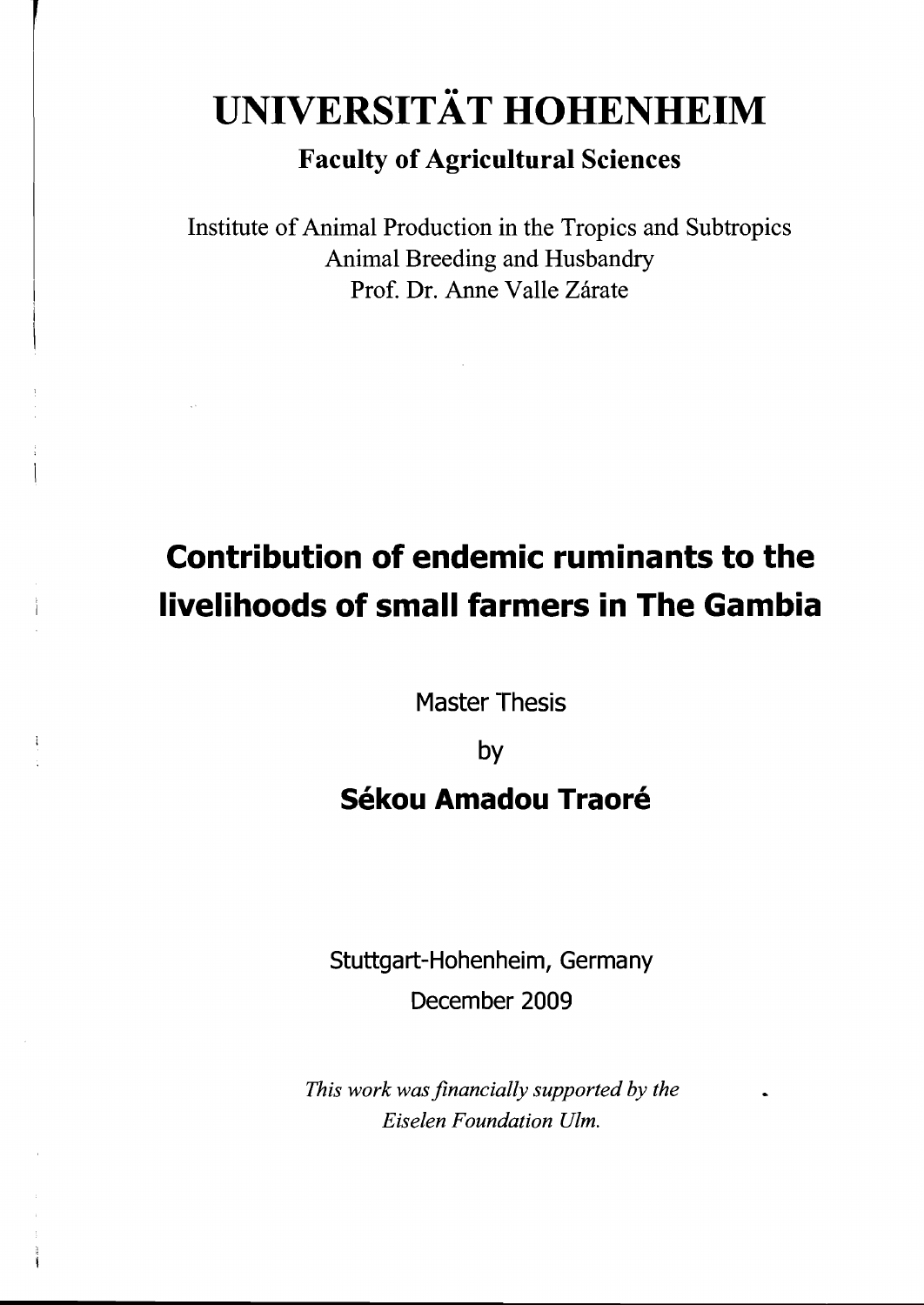#### **7 Summary**

The Gambia belongs to the Sub-Saharan area of West Africa which is infected by tsetse flies, the vector of trypanosomiasis, a livestock disease which constitutes a major constraint to livestock development in the region. Efforts to control the vector such as using trypanocides to treat infected animals or clearing tsetse habitats engender high eosts both finaneially and ecologically and did not reach the expected success.

Endemie ruminants in The Gambia, represented by the N'Dama eattle and Djallonke breeds of sheep and goats, are less suseeptible to trypanosomiasis and therefore represent a praetieal breed alternative to farmers. Despite their multiple adaptive attributes, endemie ruminants are often pereeived as inferior in terms of produetivity and are faeing serious threats through habitat degradation and erossbreeding. The Regional Projeet for Sustainable Management of Endemie Ruminant Livestock in West Afriea (PROGEBE), eovering four eountries, Senegal, Mali, Guinea and The Gambia, aims to prevent the genetic dilution of N'Dama eattle and Djallonke breed of sheep and goats by improving and valorising produetion with these endemie breeds.

There is, however, still a gap regarding the contribution of these endemic breeds to the livelihood of small farmers. Increasing this contribution by improving productivity and produetion is reeognised to be the main ineentive for the eonservation of the endemie ruminants in the region.

This study aimed at understanding the contribution of endemie ruminants to the livelihoods of small farmers in The Gambia. The specific objectives of this study were to (a) characterize the livelihoods of the farmers living in the study sites, (b) assess the eontribution of endemie ruminants to farmer livelihoods and the production objective of livestock keepers, (c) identify the major eonstraints to endemie ruminant produetion and (d) eharacterize the situation and trends of habitat in the study sites and the effeet of ehanging habitat on endemie ruminants.

A community survey was conducted in 9 randomly villages of three purposefully selected distriets, Kiang West, Niamina East and Nianija. Data were eolleeted following a Participatory Rural Appraisal (PRA) approach. Group discussions were held comprising between 25 and 30 partieipants whieh were eattle, sheep and goats owners, livestoek produet proeessors and vendors, herders but also non livestoek owners. Communieation tools used were resouree mapping, wealth ranking, matrix ranking and seoring. The outputs from the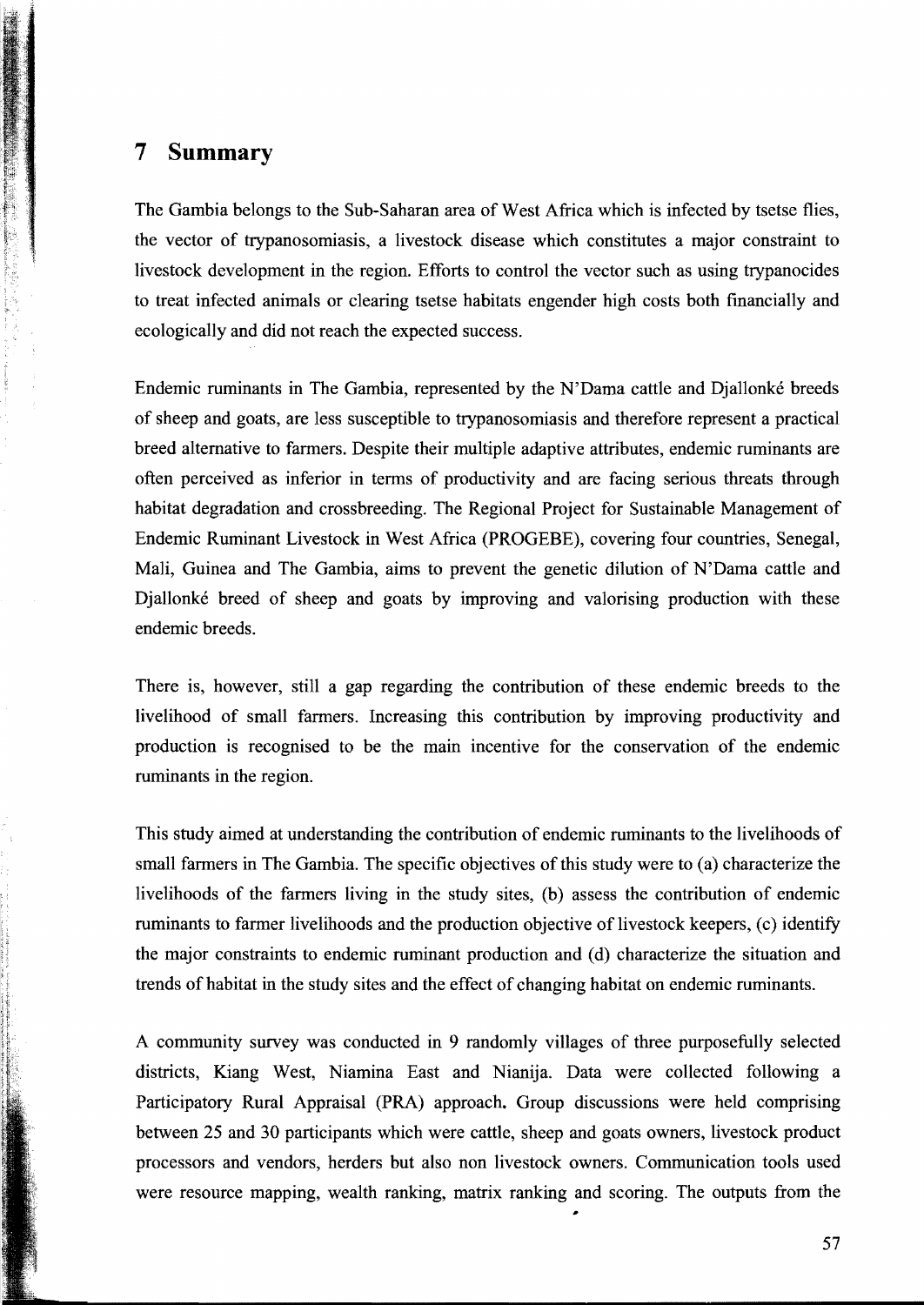PRA aetivities were analyzed qualitatively. Seeondary data was gathered in the same period from the Gambian Bureau of Statisties on soeio-eeonomies, agrieulture and livestoek produetion eonditions in The Gambia.

The indicators for the different wealth groups were livestock ownership, access to land, farming implements, housing and annual off-farm ineome. They allowed differentiating four wealth eategories: the very poor, the poor, the moderately rieh and the rieh. In all sites, the poor and very poor eategories amounted to between 70% and 80%. The most important aetivity eontributing to farmer livelihoods was erop farming, followed by livestoek rearing and forest produet harvesting.

Cattle were ranked first as the speeies eontributing the most to people's livelihood, but goats and sheep were eonsidered very important regarding their eontribution to eash ineome; small ruminants were also more important to women than men. Production objectives for keeping cattle, sheep and goats have generally remained consistent over the last 10 or more years; eattle are kept mainly for savings and insuranee while small ruminants are the main souree of eash ineome. The major eonstraints to livestoek produetion were water shortage, laek of feed and disease. Lack of feed was mainly due to bush fires, expansion of cropland, salt intrusion, extinction of valuable grass species and uncontrolled transhumance.

Changing habitat was one main driver of ehange in breed eomposition and livestoek population at the studied sites. The higher proportions of non-endemie breeds reported in Niamina East and Nianija may be in relation with the habitat degradation and the decline in the population of tsetse flies reported in these distriets. Proteetion of natural resourees was seen as deeisive in order to maintain or improve livestoek produetivity on a long term.

In the study sites, endemie ruminants largely outweighed non-endemie breeds. Therefore a clear eomparison on breed level eould not be drawn. The deteeted role of ruminants in farmers' livelihoods eomplies widely with the speeifie role of endemie breeds as others were scarce. However, except in the district of Kiang West, there was in all villages a clear trend towards more non-endemie breeds. Additional surveys should be undertaken to provide more accurate data on the Gambian ruminant breeds. Further studies, as planned in the overall projeet, in areas where both endemie and non-endemie breeds are kept to a eomparable extent will strengthen the knowledge about advantages and disadvantages of the studied breeds.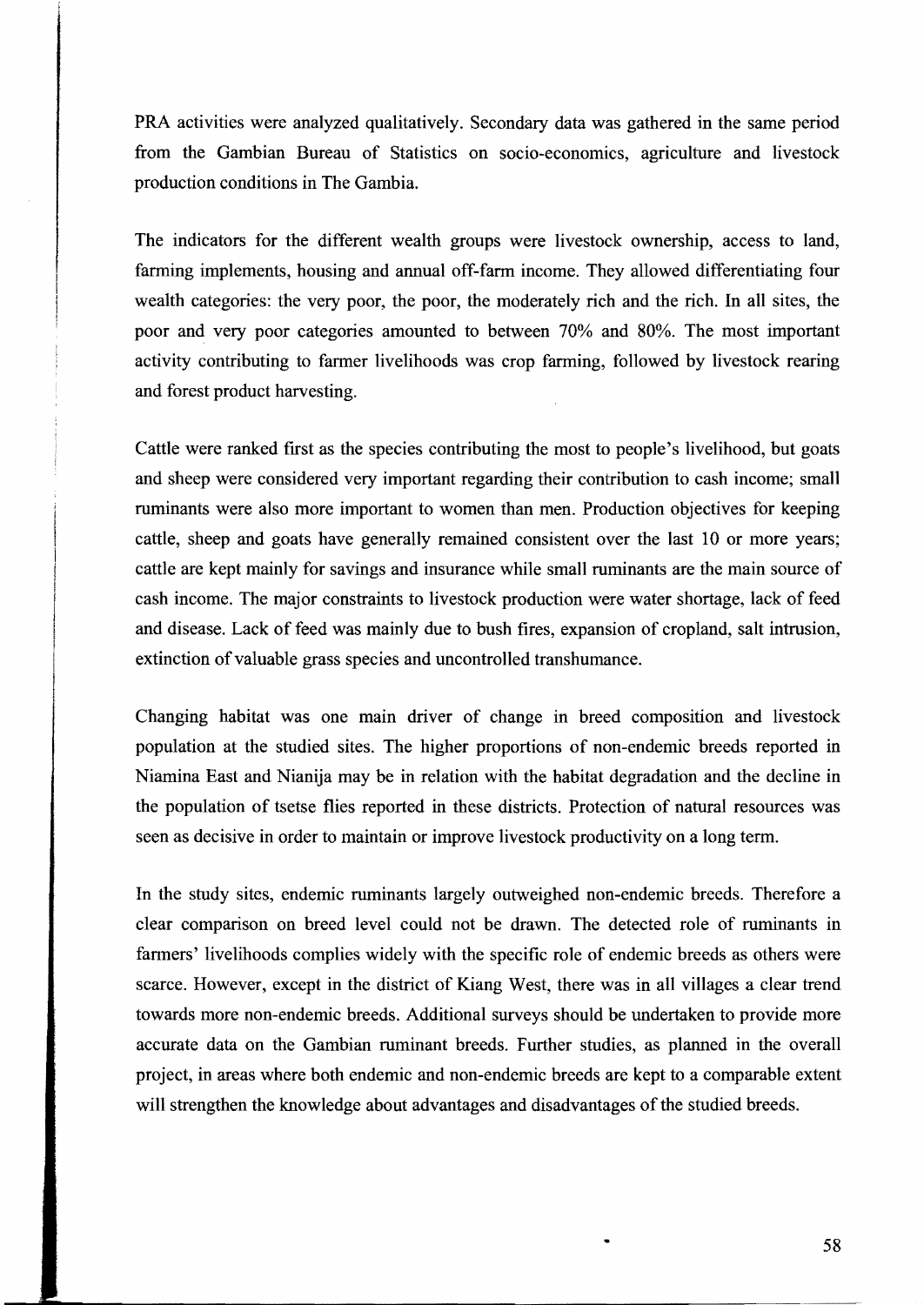#### **8 Zusammenfassung**

Gambia gehört zu den Gebieten in Sub-Sahara West Afrika, die von Tsetsefliegen, den Überträger von Trypanosomiasis, besiedelt sind. Es handelt sich um eine Tierkrankheit, die ein großes Hindernis für die Entwicklung der Tierproduktion in diesen Gebieten darstellt. Anstrengungen den Überträger zu kontrollieren, wie das Benutzen von Trypanoziden zur Behandlung von infizierten Tieren oder das Sanieren von Tsetsefliege-Gebieten, sind kostspielig, ökologisch aufwendig und erreichen oft den erwarteten Erfolg nicht.

Lokalrassen von Wiederkäuern in Gambia, wie das N'Dama Rind, das Djallonke Schaf und die Westafrikanische Zwergziege, sind wenig anfallig fiir Trypanosomiasis und stellen daher eme praktische Zuchtalternative fiir die Bauern dar. Trotz ihrer vielseitigen Anpassungseigenschaften werden diese endemischen Wiederkäuer oft als weniger wertvoll in Hinsicht auf ihre Produktivität und ihren Marktwert eingestuft. Sie stehen heute ernsten Bedrohungen gegenüber (Lebensraumveränderungen, Kreuzungen mit anderen Rassen). Das Regionale Projekt für Nachhaltiges Management Endemischer Wiederkäuer in West Africa (PROGEBE), das Senegal, Mali, Guinea und Gambia, deckt, wurde gegründet. Es hat zum Ziel, die Einkreuzung von anderen Rassen mit N'Dama Rindern und mit Djallonke Schafen und Ziegen zu verhindern, indem die Produktivität und der Marktwert der endemischen Rassen verbessert wird.

Bis jetzt besteht aber noch eine Wissenslücke hinsichtlich des Beitrages dieser Rassen zur Verbesserung des Lebensunterhaltes kleiner Bauern. Das Verbessern dieses Beitrages ist jedoch der sicherste Anreiz für die Erhaltung der endemischen Wiederkäuer in diesen Gebieten.

Diese Studie versucht den Beitrag endemischer Wiederkäuer zum Lebensunterhalt und Wohlergehen kleiner Bauern in Gambia zu verstehen. Folgende Ziele werden verfolgt: a) Charakterisierung der Lebensbedingungen und des Wohlergehens der Bauern, b) Ziele, die sie verfolgen bei der Tierhaltung, c) Identifizierung der bedeutenden Probleme der Produktion mit endemischen Wiederkäuern, sowie d) Charakterisierung des Lebensraums der endemischen Wiederkäuer und die Perspektiven seiner weiteren Entwicklung.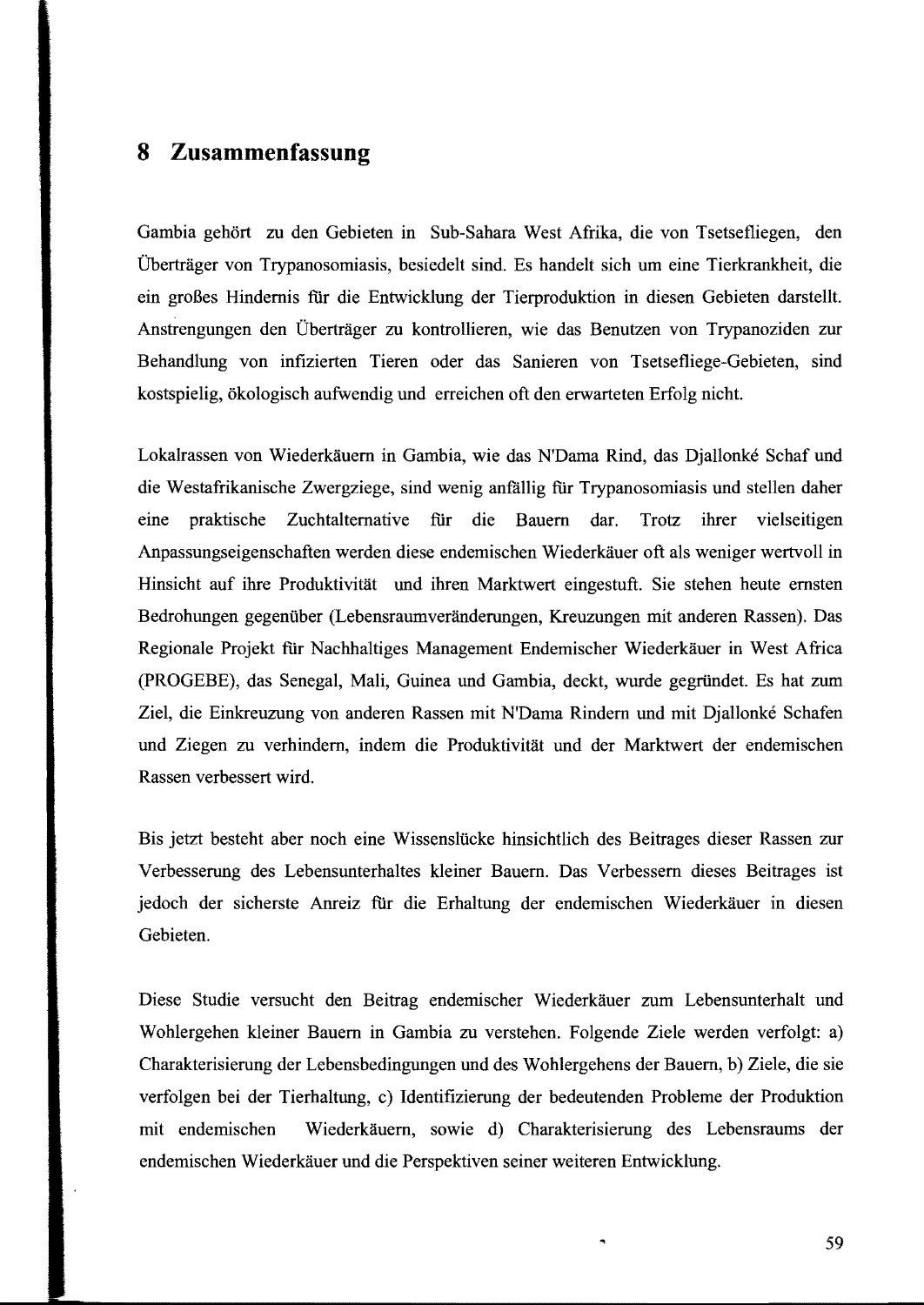Eine Gemeindeumfrage wurde in 9 zufallig ausgewählten Dörfern in drei Gebieten, Kiang Westen, Niamina Osten und Nianija, durchgeführt. Datenerhebung fand statt unter Anwendung des Participatory Rural Appraisal (PRA) Ansatzes. Gruppendiskussionen wurden gehalten mit 25 bis 30 Teilnehmern, die hauptsächlich Wiederkäuer halten. Folgende Kommunikationsmittel wurden benutzt: Dorf- und Ressourcenerfassung, Klassiftzierung nach Reichtum und Einordnen nach Priorität. Daten wurden qualitativ analysiert. Sekundäre Informationsdaten wurden in der gleichen Periode vom Gambia Statistik Büro in Bezug auf Sozio-Ökonomie, Landwirtschaft und Tierproduktion gesammelt.

Die Indikatoren für die verschiedenen sozio-ökonomischen Gruppen sind: Tierbesitz, Zugang zum Land, Besitz landwirtschaftlicher Geräte, Wohnbedingungen und jährliches Einkommen. Sie haben zu der Einteilung der Bauern in vier Reichtums-Klassen geführt: sehr Arme, Arme, nicht allzu Reiche und Reiche. Die Armen und sehr Armen repräsentieren zusammen zwischen 70% und 80% der Bauern aller Orte. Die wichtigsten Aktivitäten, die zum Lebensunterhalt und Wohlergehen der Bauern beitragen, sind zuerst Pflanzenproduktion, gefolgt von Viehzucht und Ernte von Produkten der Forstwirtschaft.

Rinder sind eingeordnet als die Spezies, die am meisten zum Lebensunterhalt beitragen, aber auch Ziegen und Schafe werden als sehr wichtige Beiträge zum Einkommen betrachtet. Kleine Wiederkäuer sind vor allem wichtig für die Frauen. Produktionsziele für Rinder-, Schaf- und Ziegenhaltung sind während der letzten 10 Jahre die gleichen geblieben: Rinder werden hauptsächlich als Spareinlagen und Versicherung gehalten, während kleine Wiederkäuer die Hauptquelle für Bareinkommen sind.

Die größten Hindernisse für die Tierproduktion sind Wassermangel, Mangel an Futter und Tierkrankheiten. Der Mangel an Futter ist hauptsächlich durch Buschfeuer, Ausdehnung von Ackerland, Versalzung des Bodens, Fehlen von wertvollen Gräsern und unkontrollierter Tierwanderung zu erklären.

Die Lebensraumänderungen sind der Hauptfaktor für die Änderung der Rassenzusammenstellung und der Tierzahl in den Studiengebieten. Das höhere Verhältnis von nicht endemischen Rassen in Niamina East und Nianija könnte wie berichtet auf Lebensraumdegradierung und Abnahme der Tsetsefliegen-Population zurückzuführen sein. Der Schutz von Naturressourcen wird als entscheidende Maßnahme zur Erhaltung oder zur Erhöhung der Produktivität der Viehzucht auf lange Sicht gesehen.

 $\hat{\mathbf{g}}$